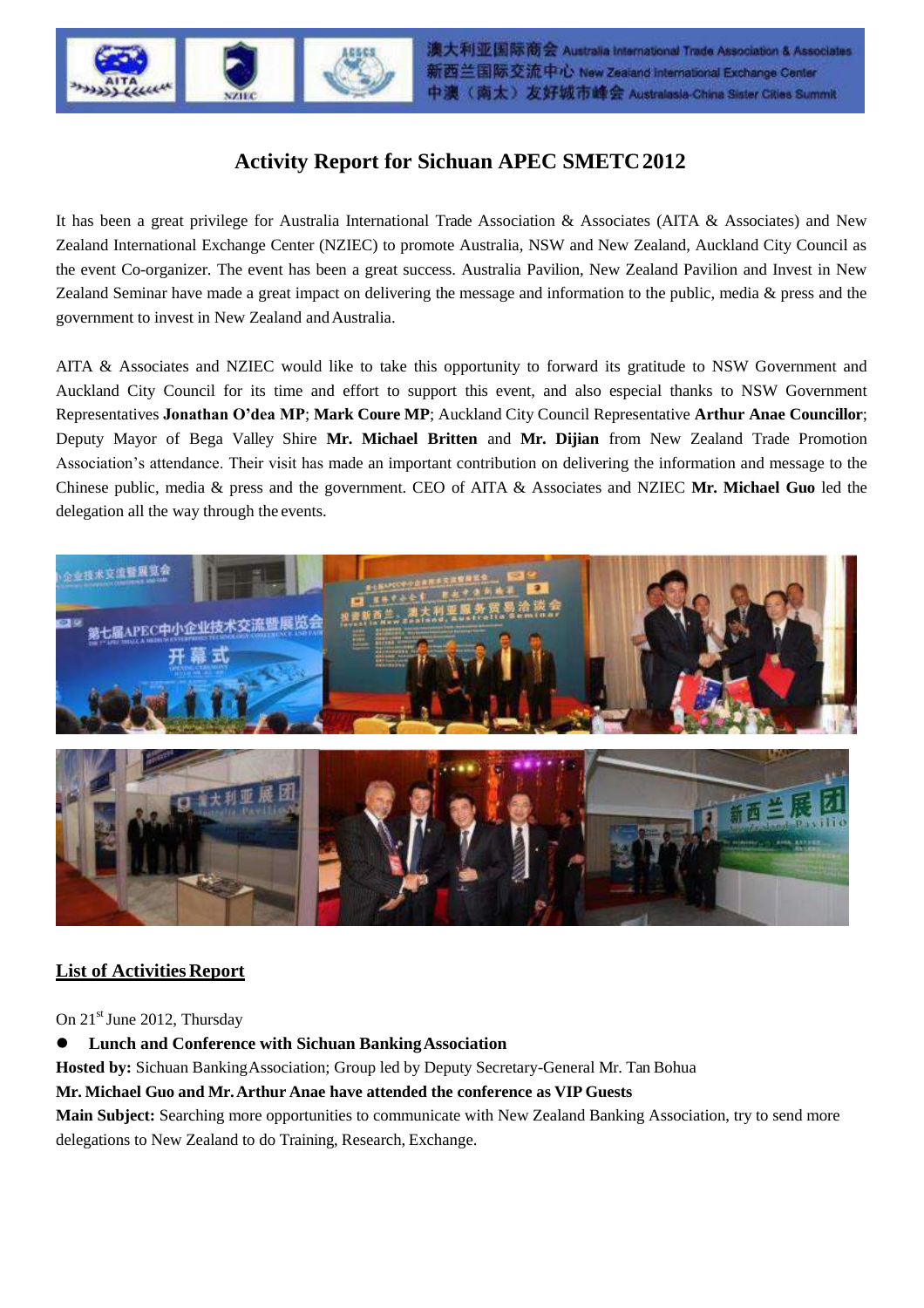

## **Conference with Sichuan Provincial Foreign Affairs Office**

**Hosted by:** Sichuan Provincial Foreign Affairs Office; Group led by Province Deputy Director Ms. Zhang Tao; Asia, Pacific Region Department Director Mr. TangGuanglong

## **Mr. Michael Guo and Mr.Arthur Anae have attended the conference as VIP Guests**



**Main Subject:** Mutual communication; Sister Cities relationship; EducationExchange; Mutual Trade & Investment

**Conference with Sichuan Provincial People's Association for Friendship with Foreign Countries (SIFA)**

**Hosted by:** Deputy Minister of the department Ms. Li Jun; senior consultant Mr. ShenZhaiwang,

## **Mr. Michael Guo and Mr.Arthur Anae have attended the conference as VIP Guests**

**Main Subject:** Mutual communication; Sister Cities relationship; Education Exchange; Student Summer Camp; Mutual Trade & Investment; International Project cooperation; Culture Exchange;

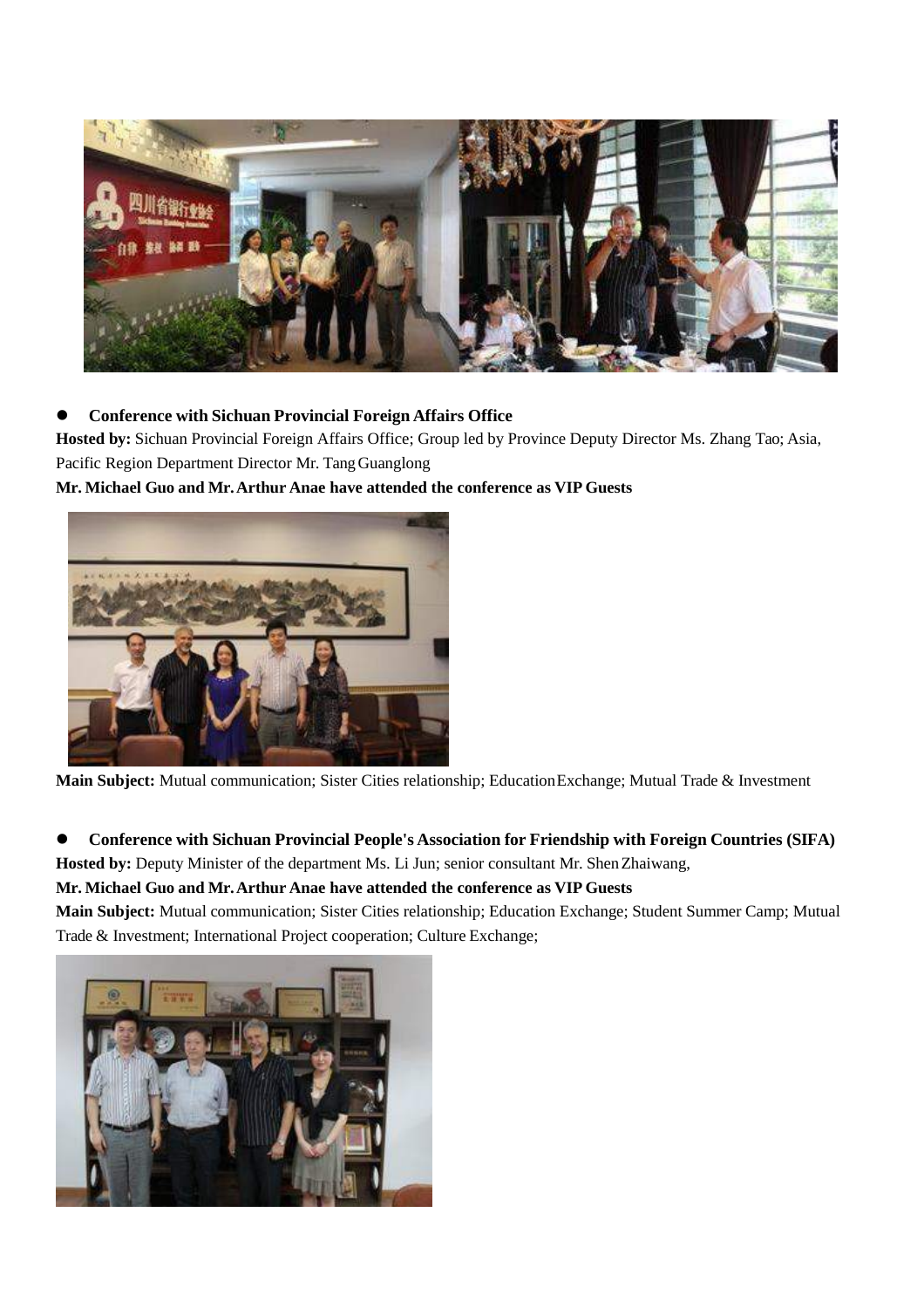#### **•** Conference with Department of Finance of Sichuan Province

**Hosted by:** Department of Finance of Sichuan Province; Group led by DeputyMinister Mr. Ai Shubin **Mr. Michael Guo and Mr.Arthur Anae have attended the conference as VIP Guests** 



**Main Subject:** Overseas Investment; Overseas Training; Mutual communication;

#### **APEC Welcome Banquet**

**Hosted by:** Sichuan Municipal Government; APEC Organizing Committee

**Mr. Michael Guo and Mr.Arthur Anae have attended the conference as VIP Guests**



On 22<sup>nd</sup> June 2012, Friday

 **The 7th APEC Small & Medium Enterprises Technology Conference and Fair OpeningCeremony Hosted by:** Sichuan Municipal Government; APEC Organizing Committee **Mr. Michael Guo and Mr.Arthur Anae have attended the conference as VIP Guests**

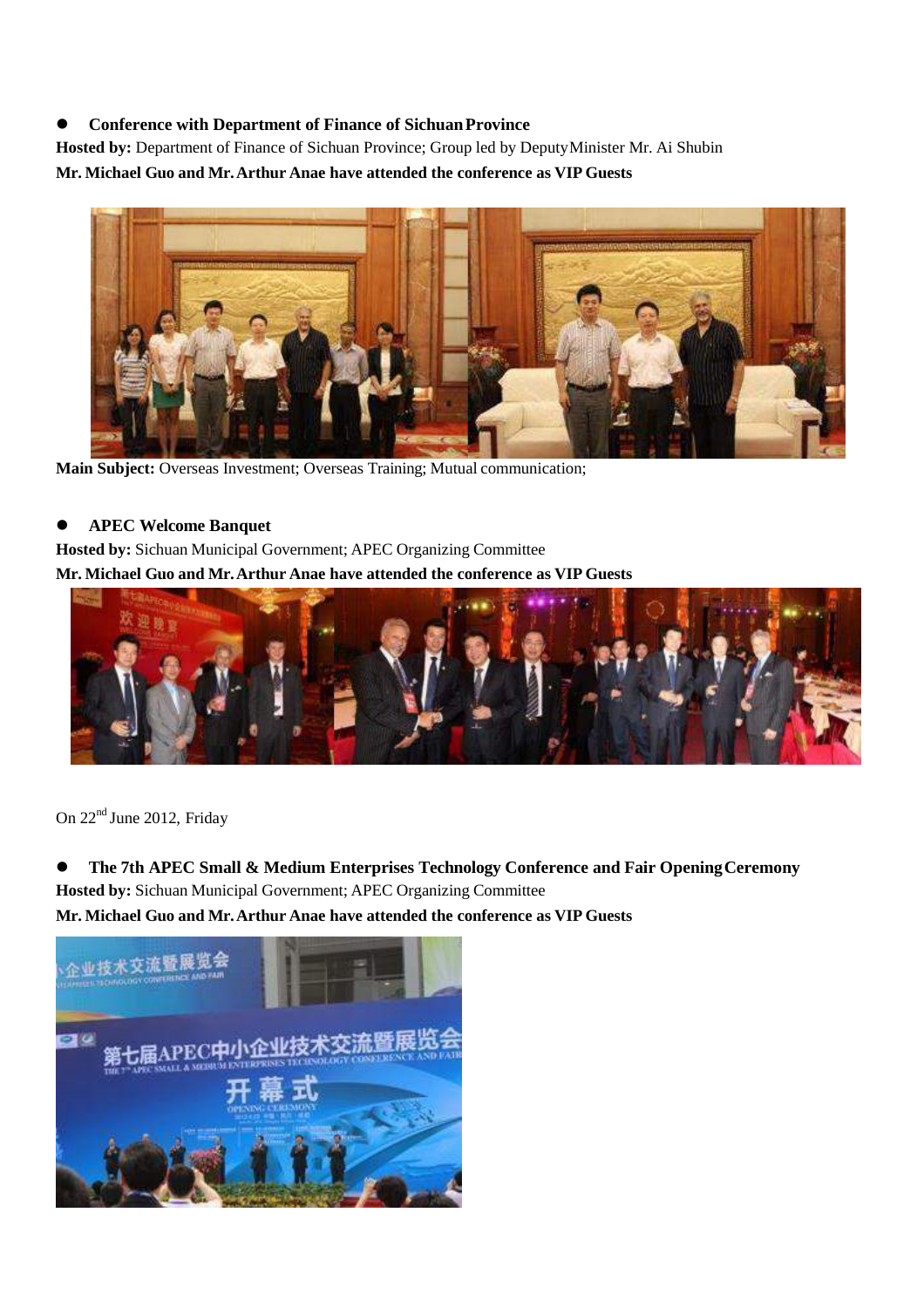#### **Conference with Commerce Department of SichuanProvince**

**Hosted by:** Commerce Department of Sichuan Province;

#### **Mr. Michael Guo and Mr.Arthur Anae have attended the conference as VIP Guests**

**Main Subject:** Mutual communication; Sister Cities relationship; Education Exchange; Mutual Trade & Investment; New Zealand Culture, Infrastructure, Economy, etc. Investment opportunities in New Zealand and Auckland, How Auckland



Council encourage overseas businesses,

#### **Conference with Mian Yang Municipal City Government**

**Hosted by:** Mian Yang Municipal City Government; Chamber of Commerce, led by Mr. Tang Fengquan, the DeputyMayor **Mr. Michael Guo and Mr.Arthur Anae have attended the conference as VIP Guests** 

### **MOU has been sighed between NZIEC and Chengdu CCPIT**

**Main Subject:** Mutual communication; Education Exchange; Mutual Trade & Investment; International Project cooperation; Culture Exchange;



## **The 7th APEC Financing Summit for Medium-Sized and SmallEnterprise**

**Hosted by:** Sichuan Municipal Government

#### **Mr. Jonathan O'dea has delivered speech**

**Main Subject:** Introduce the policies and benefits that AU and NSW government have already in the place for overseas businesses to go listed in AU and invest in AU businesses; Introduce the features of AU capital market; Point out how AU or NSW government encourage overseas businesses to go listed or invest in AU andNSW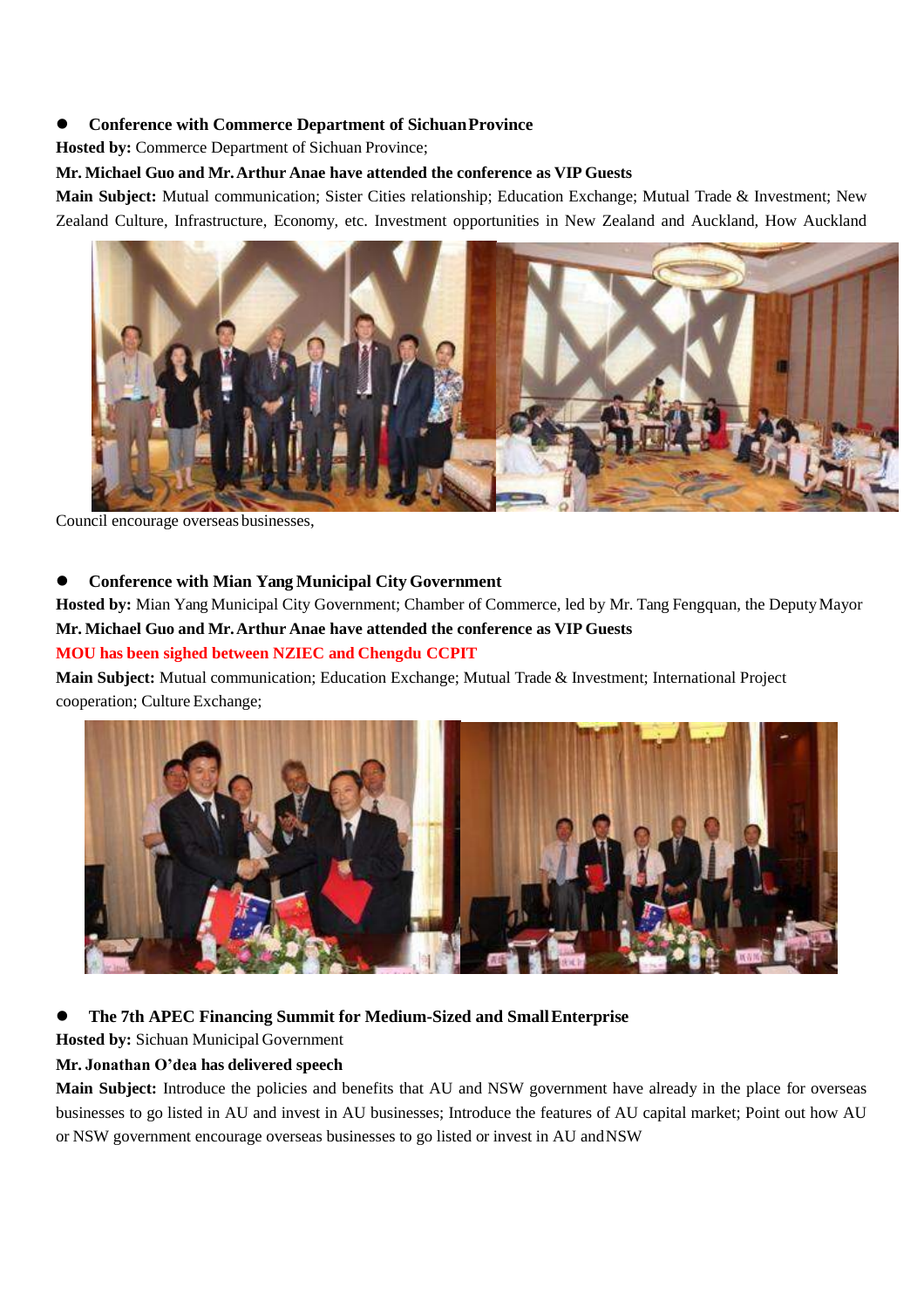#### **APEC SMETC Invest in Australia and New ZealandForum**

**Hosted by:** Australia International Trade Association & Associates

## **Mr. Michael Guo, Mr. Arthur Anae, Mr. Jonathan O'dea and Mr. Mark Coure have attended the conference as VIP Guests**

#### **Mr. Arthur Anae, Mr. Mark Coure have delivered speech**

**Main Subject:** New Zealand Culture, Infrastructure, Economy, etc. Investment opportunities in New Zealand and Auckland, How New Zealand and Auckland Council encourage overseas businesses; Australia Culture, Infrastructure, Economy, etc. Investment opportunities in NSW, How NSW government encourage overseas businesses, Bureau of Commerce of Luzhou City has expressed their interest in collaborate with NSW on international trade and international contraction labour outsourcing project straight away after the speech.



 **Networking Banquet of the Fourth APEC SME dialogue withthe world top 500 Fortune Global Forum Hosted by:** Sichuan Municipal Government, Ministry of Industry and information Technology of PRC

**Mr. Michael Guo, Mr. Arthur Anae, Mr. Jonathan O'dea and Mr. Mark Coure have attended the conference as VIP Guests**

#### **Mr. Arthur Anae, Mr. Jonathan O'dea have delivered speech**

**Main Subject:** New Zealand Culture, Infrastructure, Economy, etc. Investment opportunities in New Zealand and Auckland, New Zealand and Auckland Council encourage and welcome overseas businesses. Australia Culture, Infrastructure, Economy, etc. Investment opportunities in NSW, NSW government encourage and welcome overseas businesses.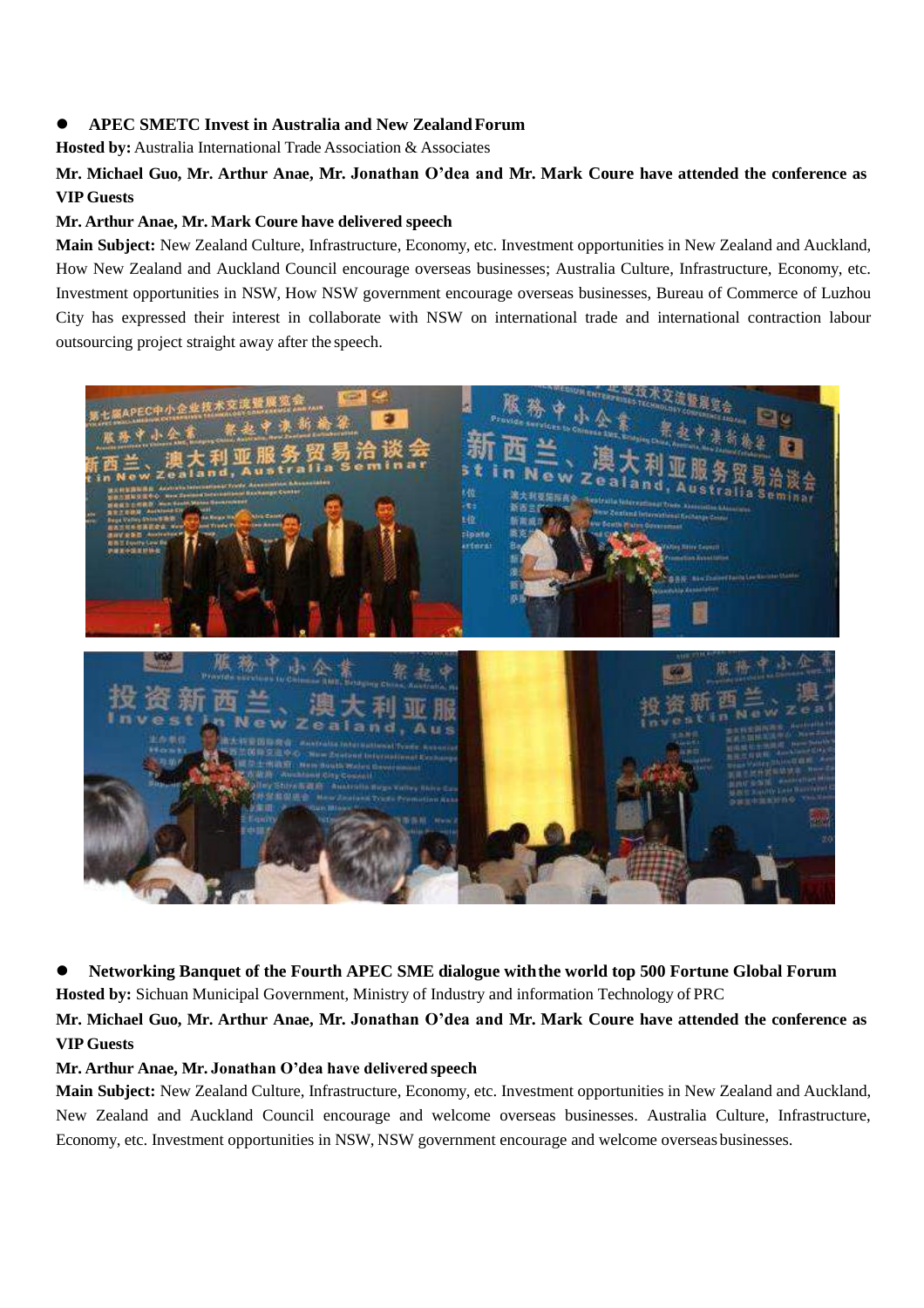

## **Conference with Neijiang City MunicipalGovernment**

Hosted by: Neijiang City Municipal Government, Group led by Mr. Pan Mayor of Neijiang City

**Mr. Michael Guo, Mr. Arthur Anae, Mr. Jonathan O'dea and Mr. Mark Coure have attended the conference as VIP Guests**

## **Deputy Mayor of Bega Valley Shire Mr. Michael Britten and Mr. Dijian from New Zealand Trade Promotion Association have also attended the conference as VIPGuests**

**Main Subject:** Mutual communication; Sister Cities relationship; EducationExchange; Mutual Trade & Investment



On 23rd June 2012, Saturday

 **Mr. Michael Guo, Mr. Arthur Anae, Mr. Jonathan O'dea and Mr. Mark Coure conducted Media & Press Interview organized by APEC OrganizingCommittee**

**Hosted by: APEC Organizing Committee** 

#### **Conference with Tibet Autonomous Region Provincial Government and Relevant Departments**

**Hosted by:** Tibet Autonomous Region Provincial Government; Group led by Mr. Dong Mingjun, Vice Chairman of the People's Government of Tibet Autonomous Region; Mr. Zhu Qiang, Deputy Secretary-General of the People's Government of Tibet Autonomous Region; Mr. Li Zhen, Minister of Department of Industry and Information Technology of Tibet Autonomous Region. Mr. Pabaqunzeng, Deputy Minister of Department of Commerce of Tibet Autonomous Region.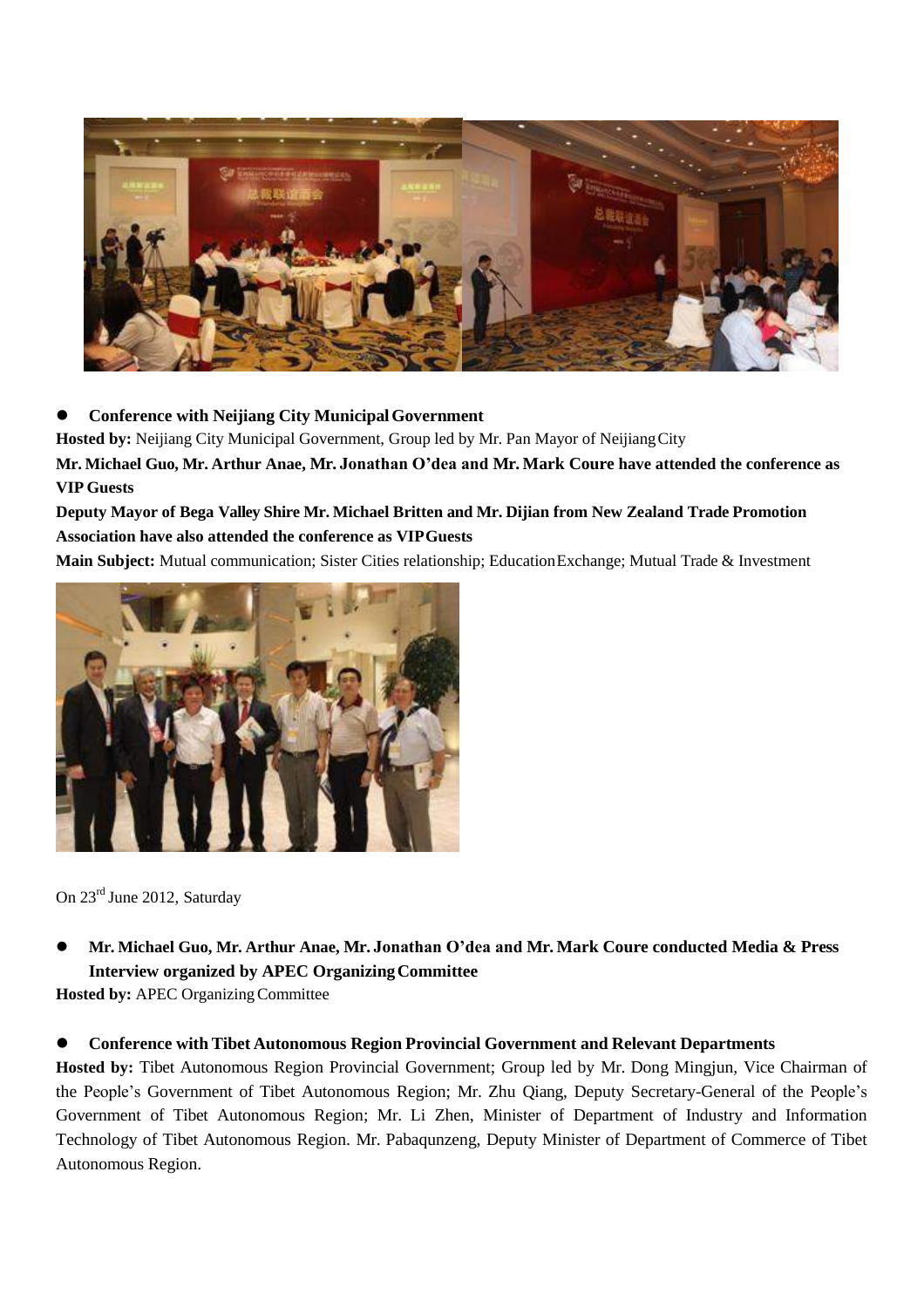## **Mr. Michael Guo, Mr. Arthur Anae, Mr. Jonathan O'dea and Mr. Mark Coure have attended the conference as VIP Guests**

**Main Subject:** Mutual communication; Sister Cities relationship; Education Exchange; Mutual Trade & Investment; International Project cooperation; Culture Exchange;



 **Conference with Chengdu CCPIT China Council for the Promotion of International Trade** Hosted by: Chengdu CCPIT Group led by Mr. Liu Honggang, Deputy Minister of Chengdu CCPIT **Mr. Michael Guo, Mr. Arthur Anae, Mr. Jonathan O'dea and Mr. Mark Coure have attended the conference as** 

## **VIP Guests**

#### **MOU has been sighed between NZIEC and Chengdu CCPIT**

**Main Subject:** Mutual communication; Education Exchange; Mutual Trade & Investment; International Project cooperation; Culture Exchange;



On  $24^{\text{th}}$  June 2012, Sunday

#### **Visit Chengdu Research Base of Giant PandaBreeding**

**Mr. Michael Guo, Mr. Arthur Anae, Mr. Jonathan O'dea and Mr. Mark Coure have attended the Tour as VIP Guests**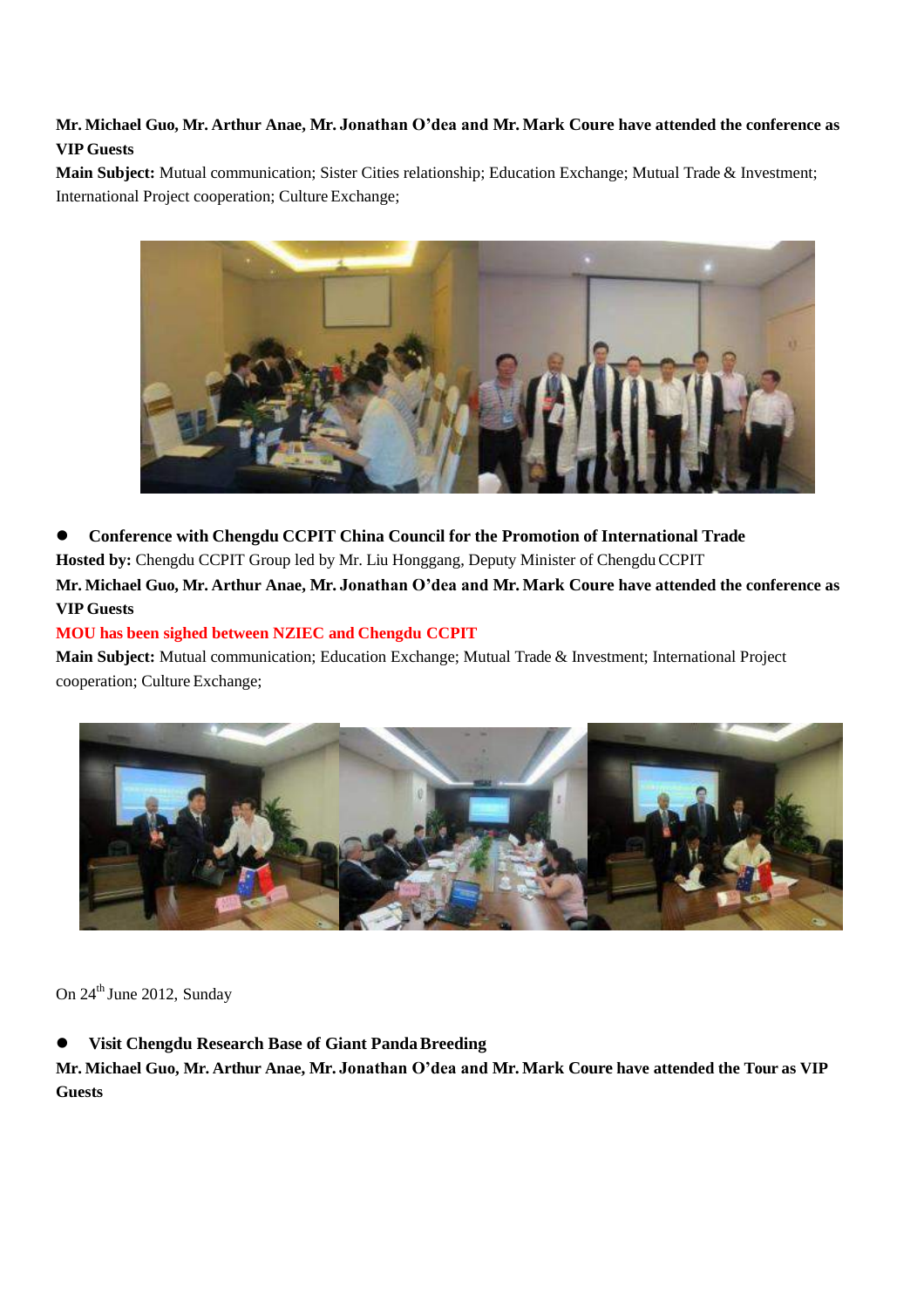

## **Conference with ChongQing Foreign Trade & Economic RelationsCommission**

**Hosted by:** ChongQing Foreign Trade & Economic Relations Commission

## **Mr. Michael Guo, Mr. Arthur Anae, Mr. Jonathan O'dea and Mr. Mark Coure have attended the conference as VIP Guests**

**Main Subject:** Mutual communication; Education Exchange; Mutual Trade & Investment; International Project Matching; International Professional Training.



 $\bullet$  Welcoming Lunch and conference with meeting with Chongqing Municipal Federation of Industry

**Hosted by:** Chongqing Municipal Federation of Industry; Group led by Ms. Li Zeng Vice-President

**Mr. Michael Guo, Mr. Arthur Anae, Mr. Jonathan O'dea and Mr. Mark Coure have attended the conference as VIP Guests**

**Main Subject:** Mutual communication; Education Exchange; Mutual Trade & Investment;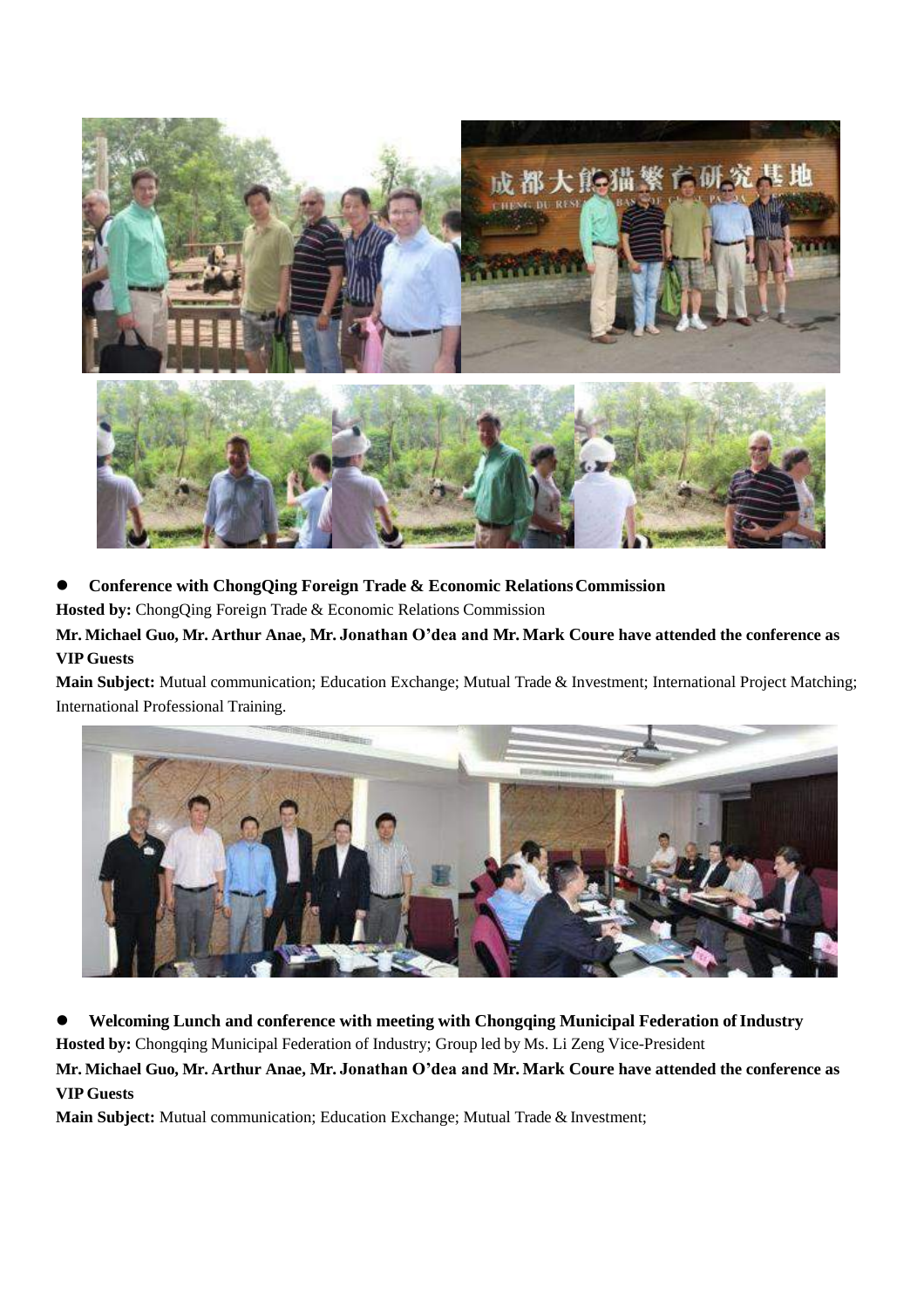

### **Conference with Chongqing BankingAssociation**

**Hosted by:** Chongqing Banking Association; Group led by Chairman, Ms. Zhou Bing

#### **Mr. Michael Guo and Mr.Arthur Anae have attended the conference as VIP Guests**

**Main Subject:** Searching more opportunities to communicate with New Zealand Banking Association, try to send more delegations to New Zealand to do Training, Research, Exchange.



 **Conference with Chongqing CCPIT China Council for the Promotion of International Trade Hosted by:** Chongqing CCPIT; Group led by Mr. Chen YuChairman **Mr. Michael Guo and Mr.Arthur Anae have attended the conference as VIP Guests** 

# **MOU has been sighed between NZIEC and Chengdu CCPIT**

**Main Subject:** Mutual communication; Education Exchange; Mutual Trade & Investment; International Project cooperation; Culture Exchange;